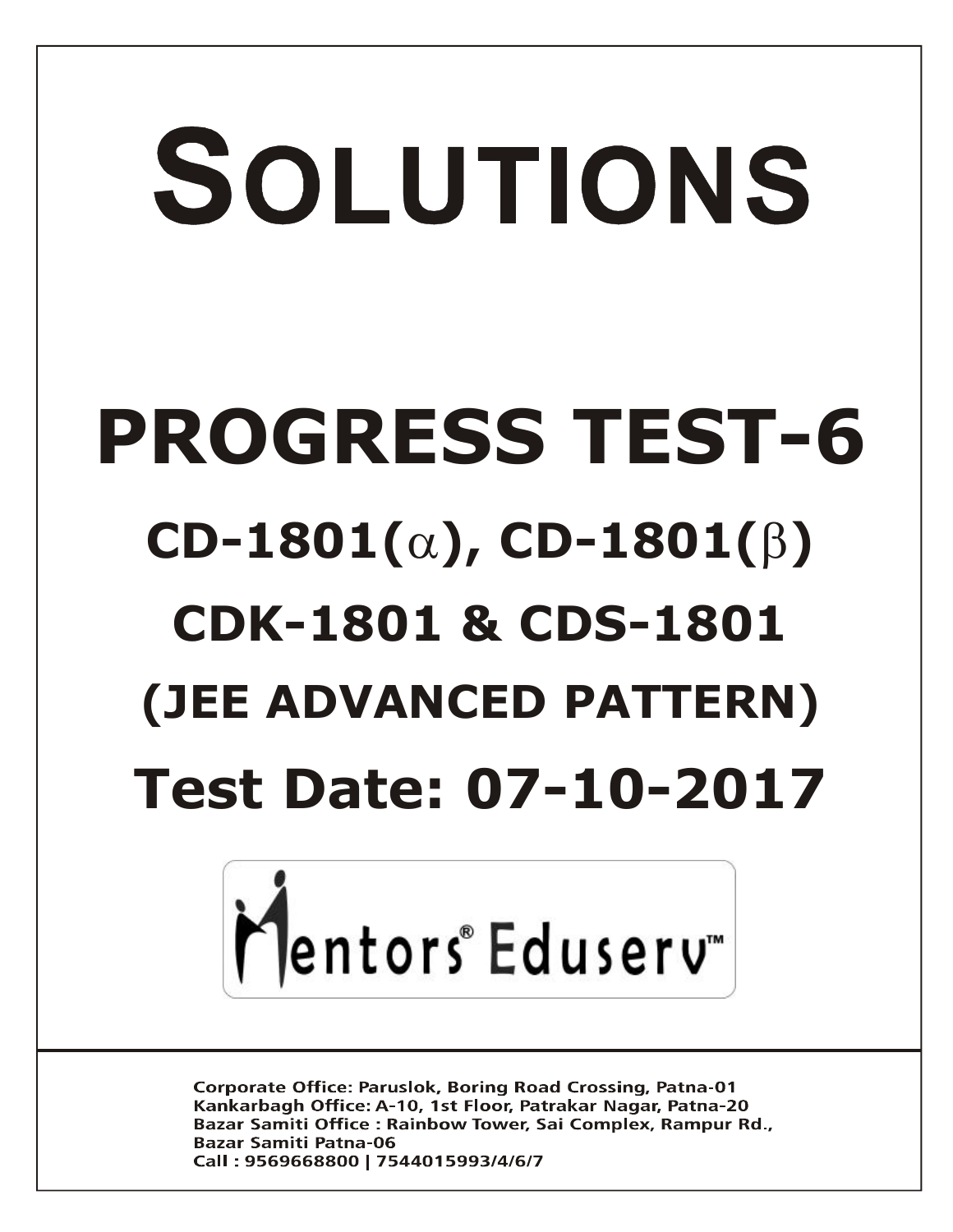| [2] | PT-VI (Adv) CD-1801(A), CD-1801(B), CDK-1801 & CDS-1801_07.10.2017                                                                                                                                                                                                                                                                                                                                                                                        |
|-----|-----------------------------------------------------------------------------------------------------------------------------------------------------------------------------------------------------------------------------------------------------------------------------------------------------------------------------------------------------------------------------------------------------------------------------------------------------------|
|     | <b>PHYSICS</b>                                                                                                                                                                                                                                                                                                                                                                                                                                            |
| 1.  | (C)                                                                                                                                                                                                                                                                                                                                                                                                                                                       |
| 2.  | B due to AOB and COD will be perpendicular to each<br>other at point P                                                                                                                                                                                                                                                                                                                                                                                    |
|     | $C \longrightarrow \begin{array}{c}  I_1  \longrightarrow I_2 \longrightarrow \end{array}$<br>$B^2 = B_1^2 + B_2^2$                                                                                                                                                                                                                                                                                                                                       |
|     | $B = \frac{\mu_0}{2\pi a} \left( I_1^2 + I_2^2 \right)^{1/2}$                                                                                                                                                                                                                                                                                                                                                                                             |
|     | (C)                                                                                                                                                                                                                                                                                                                                                                                                                                                       |
| 3.  | No current is enclosed in the circle, so from Ampere's circuital                                                                                                                                                                                                                                                                                                                                                                                          |
|     | law, the magnetic induction at any point inside the infinitely<br>long straight thin walled tube (cylindrical) is zero.                                                                                                                                                                                                                                                                                                                                   |
|     | (B)                                                                                                                                                                                                                                                                                                                                                                                                                                                       |
| 4.  | Since the magnetic field is constant with time and space and exists everywhere, there is no                                                                                                                                                                                                                                                                                                                                                               |
|     | change in magnetic flux when the loop is moved in it. Hence no current is induced.                                                                                                                                                                                                                                                                                                                                                                        |
|     | $\therefore$ (D)                                                                                                                                                                                                                                                                                                                                                                                                                                          |
| 5.  | $T = \frac{2\pi m}{qB}$ , $\frac{T_{\alpha}}{T_{p}} = \frac{m_{\alpha}}{m_{p}} \cdot \frac{q_{p}}{q_{\alpha}} = 2$                                                                                                                                                                                                                                                                                                                                        |
|     | (B)<br>$\ddot{\cdot}$                                                                                                                                                                                                                                                                                                                                                                                                                                     |
| 6.  | Magnitude of torque is given by $ \vec{\tau}  = MB \sin \theta$                                                                                                                                                                                                                                                                                                                                                                                           |
|     | Here, $M = NiA = (1)(1.0)(\pi)(0.2)^2 = (0.04\pi)A - m^2$                                                                                                                                                                                                                                                                                                                                                                                                 |
|     | = angle between $\vec{M}$ and $\vec{B}$ =90 <sup>0</sup><br>and $\theta$                                                                                                                                                                                                                                                                                                                                                                                  |
|     | $ \vec{\tau}  = (0.04\pi)(2) \sin 90^\circ = 0.08 \pi \text{ N-m}.$<br>∴                                                                                                                                                                                                                                                                                                                                                                                  |
|     | (B)                                                                                                                                                                                                                                                                                                                                                                                                                                                       |
| 7.  | The magnetic induction of the solenoid is directed along its axis.<br>B<br>Therefore, the Lorentz force acting on the electron at any instant of<br>×<br>$\pmb{\times}$<br>$\boldsymbol{\times}$<br>time will lie in the plane perpendicular to the solenoid axis. Since the<br>$\mathcal{V}$<br>electron velocity at the initial moment is directed at right angles to the<br>solenoid axis, the electron trajectory will lie in the plane perpendicular |



I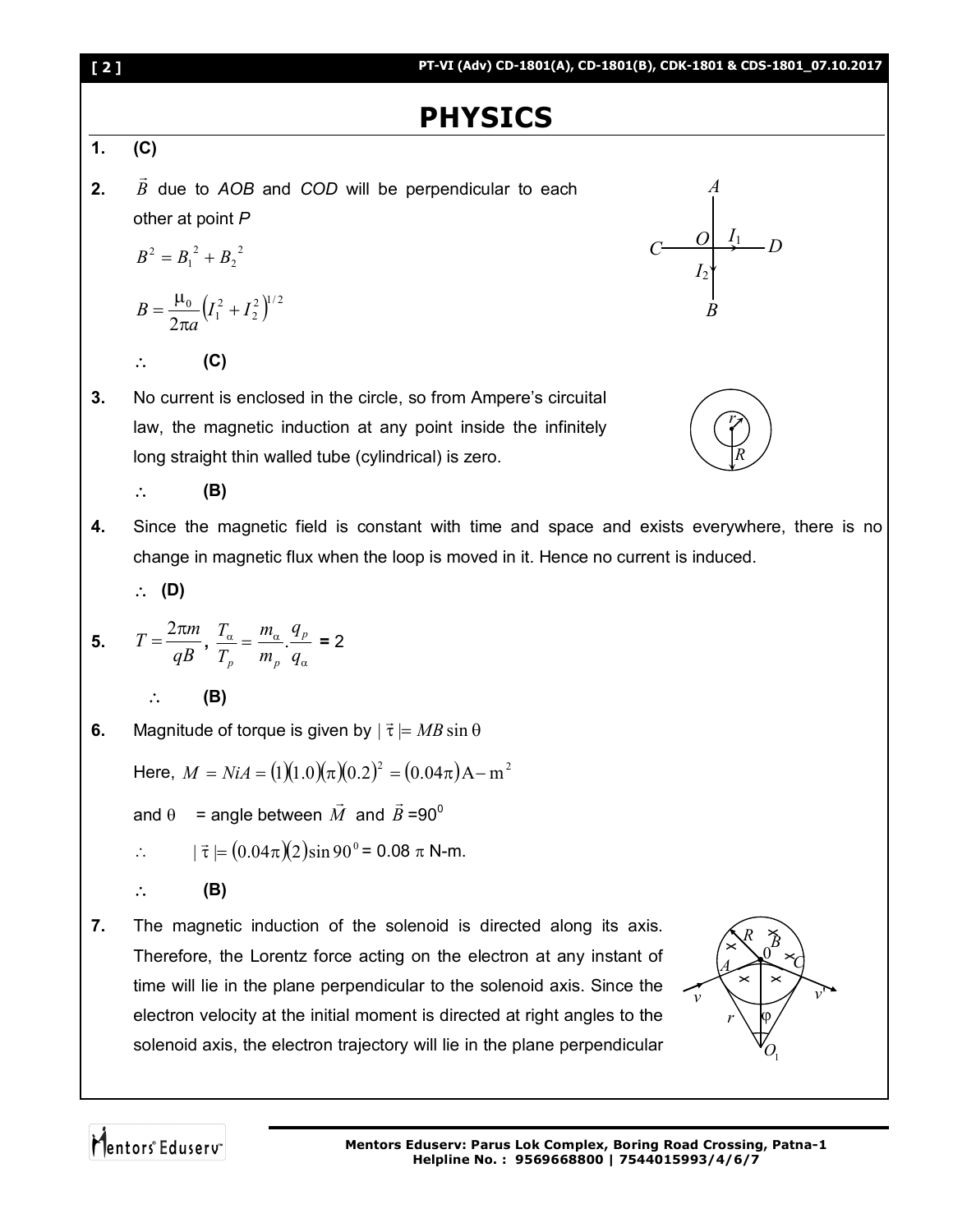$F = evB$ .

The trajectory of the electron in the solenoid is an arc of the circle whose radius can be deter mined from the relation  $evB = mv^2/r$ , whence

$$
r = \frac{mv}{eB}
$$

The trajectory of the electron in shown in figure, where  $O_{\rm l}$  is the centre of the arc  $AC$  described by the electron, *v*' is the velocity at which the electron leaves the solenoid. The segments *OA* and *OC* are tangents to the electron trajectory at points *A* and *C*. The angle between *v* and *v*' is obviously  $\varphi = \angle AO_1C$  since  $\angle OAO_1 = \angle OCO_1$ .

In order to find  $\varphi$ , let us consider the right triangle  $OAO_1$ ; side  $OA = R$  and side  $AO_1 = r$ .

Therefore,  $tan(\varphi / 2) = R / r = eBR / (mv)$ .

Therefore,

$$
\varphi = 2 \tan^{-1} \left( \frac{eBR}{mv} \right)
$$

Obviously, the magnitude of the velocity remains unchanged over the entire trajectory since the Lorentz force is perpendicular to the velocity at any instant. Therefore, the transit time of electron in the solenoid can be determined from the relation

$$
t = \frac{r\varphi}{v} = \frac{m\varphi}{eB} = \frac{2m}{eB} \tan^{-1} \left( \frac{eBR}{mv} \right).
$$

**(B)**

$$
8. \qquad \alpha = \frac{\left|\vec{\tau}\right|}{I} = \frac{i\,\pi\,r^2B_0\sqrt{2}}{\frac{1}{2}mr^2}
$$

$$
\alpha = \frac{2\sqrt{2}\pi B_0 i}{m}
$$

Axis of rotation of the loop will be along unit vector  $\frac{(\hat{j} - \hat{i})}{\sqrt{2}}$ 2  $\hat{j} - \hat{i}$ 

the moment of inertia of ring about that axis =  $\frac{1}{2} mR^2$ 2  $\frac{1}{2}$ *mR* 

**(B)**

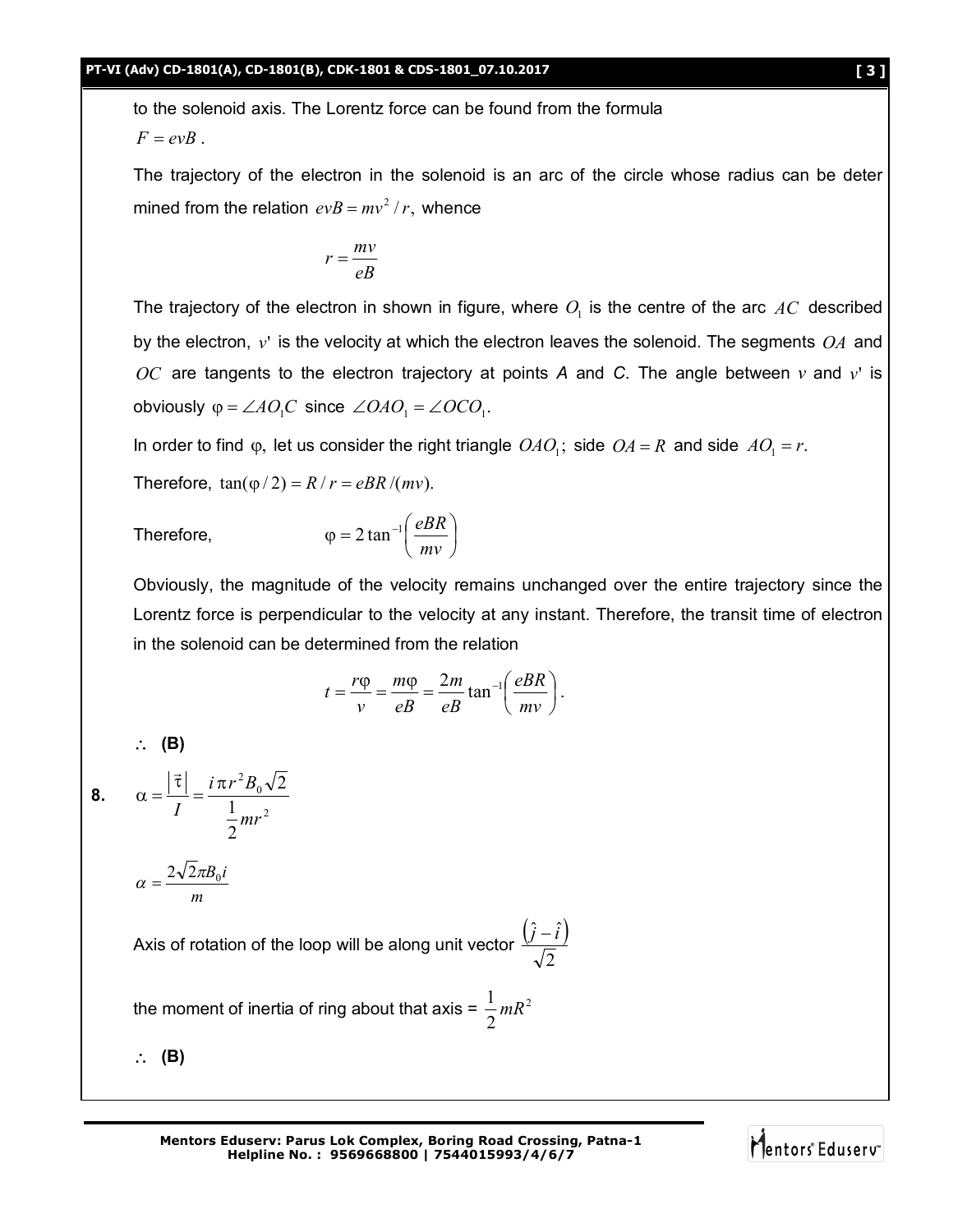#### **[ 4 ] PT-VI (Adv) CD-1801(A), CD-1801(B), CDK-1801 & CDS-1801\_07.10.2017**

$$
[4]
$$

$$
B = \frac{\mu_0 I}{4r} + \frac{\mu_0 I}{4\pi r} = \frac{\mu_0 I}{4\pi r} (1 + \pi)
$$

$$
\therefore \quad (A)
$$

**10.** Potential of centre of sphere = 
$$
\frac{Kq}{r} + V_i = \frac{Kq}{r}
$$

where  $V_i$  = potential due to induced charge at centre = 0 [ $\therefore$   $\Sigma q_i$  = 0 and all induced charges are equidistance from centre]

 $\therefore$  potential at point  $P = \frac{Nq}{r} = \frac{Nq}{r_1} + V_i$ *Kq r*  $\frac{Kq}{Kq} = \frac{Kq}{Kq} +$ 1 (For conductor all points are equipotential)

∴ 
$$
V_i = K \left( \frac{q}{r} - \frac{q}{r_1} \right)
$$
  
\n∴ **(C)**  
\n11.  $Q = CV = 5 \times 10^{-6} \times 0.942 = 4.71 \times 10^{-6} \text{ C}$   
\n∴ **(A)**  
\n12.  $E = \frac{Q^2}{2C} = \frac{(4.71)^2 \times (10^{-6})^2}{2 \times 10 \times 10^{-6}} = 11.1 \times 10^{-7} \text{ J}$   
\n∴ **(B)**  
\n13. **(D)**  
\n14. **(A)**  
\n $\phi = BA$   
\nE = A  $\frac{dB}{dt} = \pi . 2t$ 

$$
i = \frac{E}{R} = \frac{2\pi t}{2} = \pi t
$$
  
\n
$$
\tau = \vec{\mu} \times \vec{B} = \pi^2 t \hat{j} \times (\hat{i} + t^2 \hat{j})
$$
  
\n
$$
= \pi^2 t = \pi g
$$
  
\n
$$
t = \frac{g}{\pi} = \frac{10}{\pi}
$$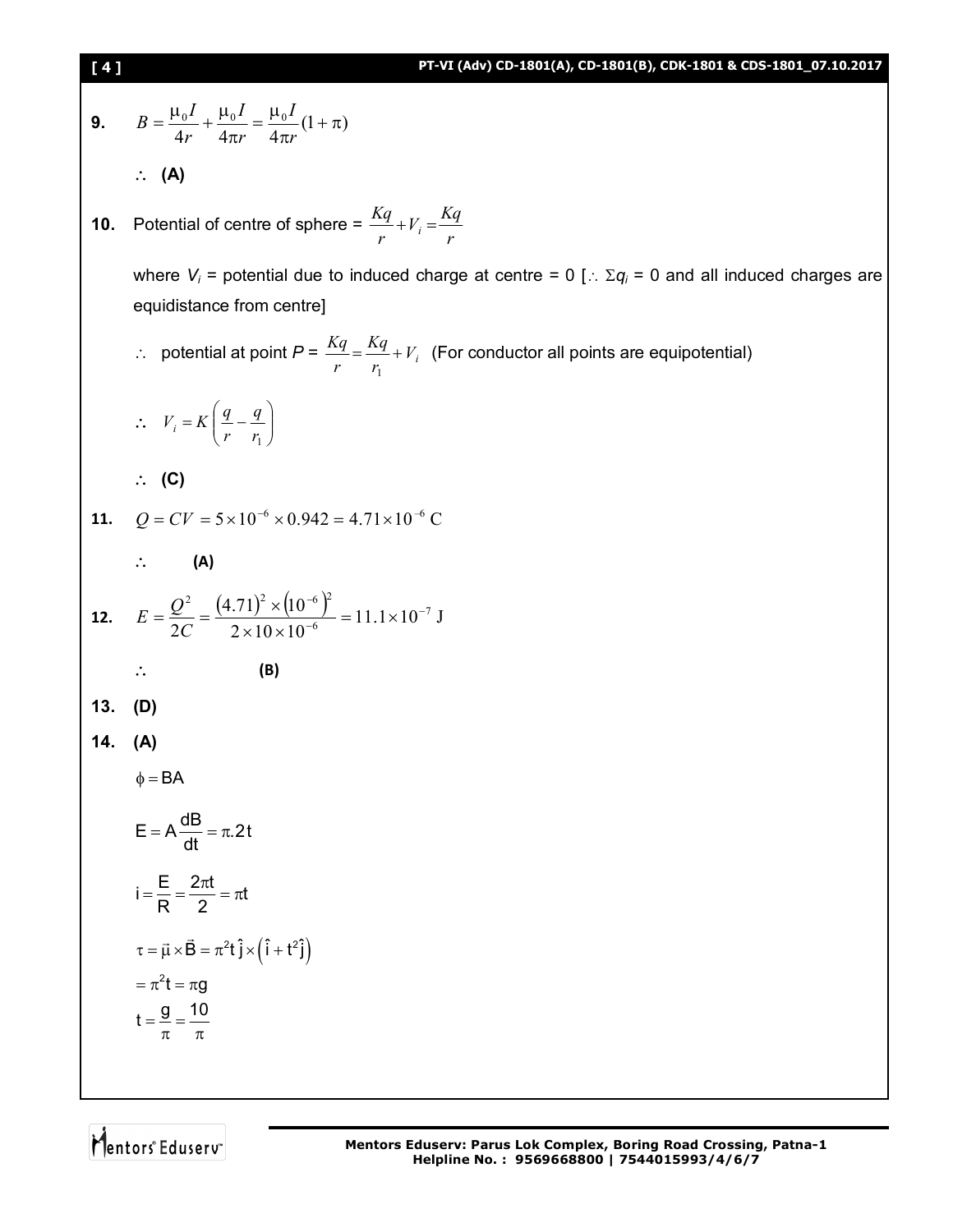#### **PT-VI (Adv) CD-1801(A), CD-1801(B), CDK-1801 & CDS-1801\_07.10.2017 [ 5 ]**

**15.** (**B**)  
\n
$$
i^{2} = \frac{P}{R_{2}}
$$
\n
$$
i = 2 \times 10^{-2} A
$$
\n
$$
P_{R_{1}} = i^{2} R_{1} = (2.0 \times 10^{-2})^{2} \times 4 \times 10^{3} = 1.6 W
$$

$$
16. (C)
$$

$$
Q_{C_1} = V_{R_1} \times C_1 = 80 \times 3 \times 10^{-6} = 240 \mu C
$$
  
 $Q_{C_2} = V_{R_2} \times C_2 = 140 \times 6 \times 10^{-6} = 840 \mu C$ 

$$
17. (A)
$$

$$
I = \frac{2+3-5+4+6}{2+3+5+4+6} = \frac{1}{2}A
$$
  
\n
$$
V_D = 2 - \frac{1}{2} \times 2 = 1 \text{ V}
$$
  
\n
$$
V_C = V_D + 3 - \frac{1}{2} \times 3 = 2.5 \text{ V}
$$
  
\n
$$
V_B = V_C - 5 - \frac{1}{2} \times 5 = -5 \text{ V}
$$
  
\n
$$
V_A = V_B + 4 - \frac{1}{2} \times 4 = -3 \text{ V}
$$

#### **18. (D)**

Let the radius of circle in which particle moves is R. In this magnitude of region electric field is

$$
E = \frac{R}{2} \left( \frac{dB}{dt} \right) \text{ as } qE = m \frac{dV}{dt}
$$
  
\n
$$
\Rightarrow \frac{qR}{2} \left( \frac{dB}{dt} \right) = m \frac{dV}{dt}
$$
  
\nalso  $R = \frac{mV}{Bq}$   
\n
$$
\Rightarrow \frac{dV}{V} = \frac{1}{2} \frac{dB}{B}
$$
  
\nas  $R = \frac{mV}{Bq}, \frac{dV}{V} = \frac{dq}{q} + \frac{dB}{B}, \frac{dq}{q} = -\frac{1}{2} \frac{dB}{B}$ 

**Mentors Eduserv: Parus Lok Complex, Boring Road Crossing, Patna-1 Helpline No. : 9569668800 | 7544015993/4/6/7**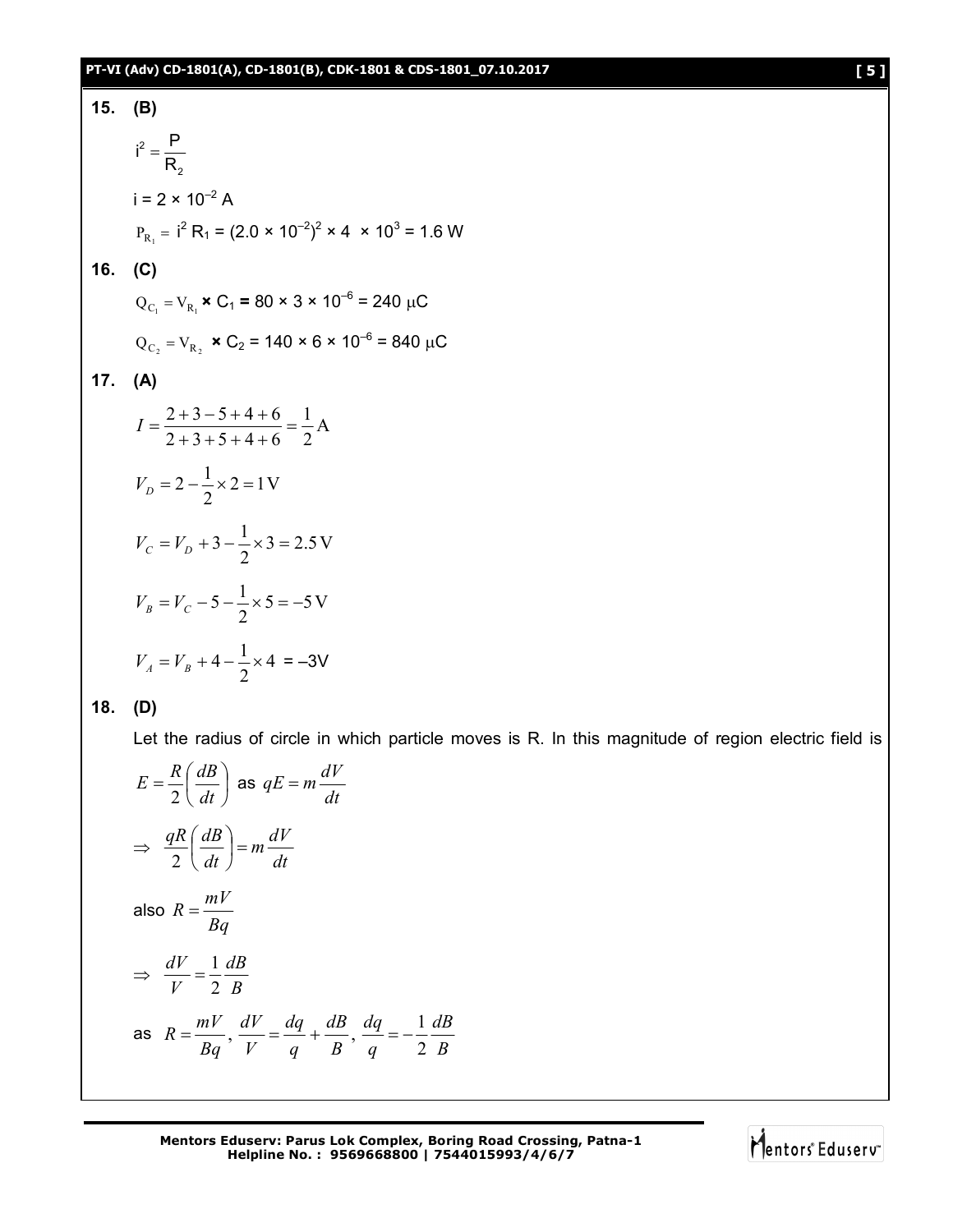| [6] | PT-VI (Adv) CD-1801(A), CD-1801(B), CDK-1801 & CDS-1801_07.10.2017                                                                                                                                                                                                         |                                               |
|-----|----------------------------------------------------------------------------------------------------------------------------------------------------------------------------------------------------------------------------------------------------------------------------|-----------------------------------------------|
| 19. | (D)                                                                                                                                                                                                                                                                        |                                               |
| 20. | (A)                                                                                                                                                                                                                                                                        |                                               |
|     | (A) Refractive index of the prism is the minimum value required<br>for ray (1) to undergo total internal reflection at face AC. Ray (1)<br>falls on face AC at an angle of incidence 30°<br>$\therefore$ 30° > $i_c$<br>$sin 30^\circ$ > $sin i_c$<br>$\therefore \mu > 2$ | 30'<br>$30^\circ$<br>$90^\circ$<br>C<br>B     |
|     | Minimum value of $\mu$ can be taken as 2.                                                                                                                                                                                                                                  |                                               |
|     | (B) For ray 2, refractive angle of prism is 30°. Apply Snell's law<br>for refraction at face AB.                                                                                                                                                                           |                                               |
|     | 1 sin $i = \mu$ sin r                                                                                                                                                                                                                                                      |                                               |
|     | $i = 90^\circ$                                                                                                                                                                                                                                                             |                                               |
|     | (C) Using the relation $i_1 + i_2 = A + \delta$ for ray 2.<br>$90^{\circ} + 0^{\circ} = 30^{\circ} + \delta$<br>$\delta$ = 60 $^{\circ}$<br><b>(D)</b> $\mu = \frac{\sin\left(\frac{A+\delta m}{2}\right)}{\sin\frac{A}{2}} \Rightarrow \delta m = 120^\circ$              | $1^{r_{2}=3}$<br>$B\frac{60^\circ}{60^\circ}$ |
|     |                                                                                                                                                                                                                                                                            |                                               |

**Helpline No. : 9569668800 | 7544015993/4/6/7**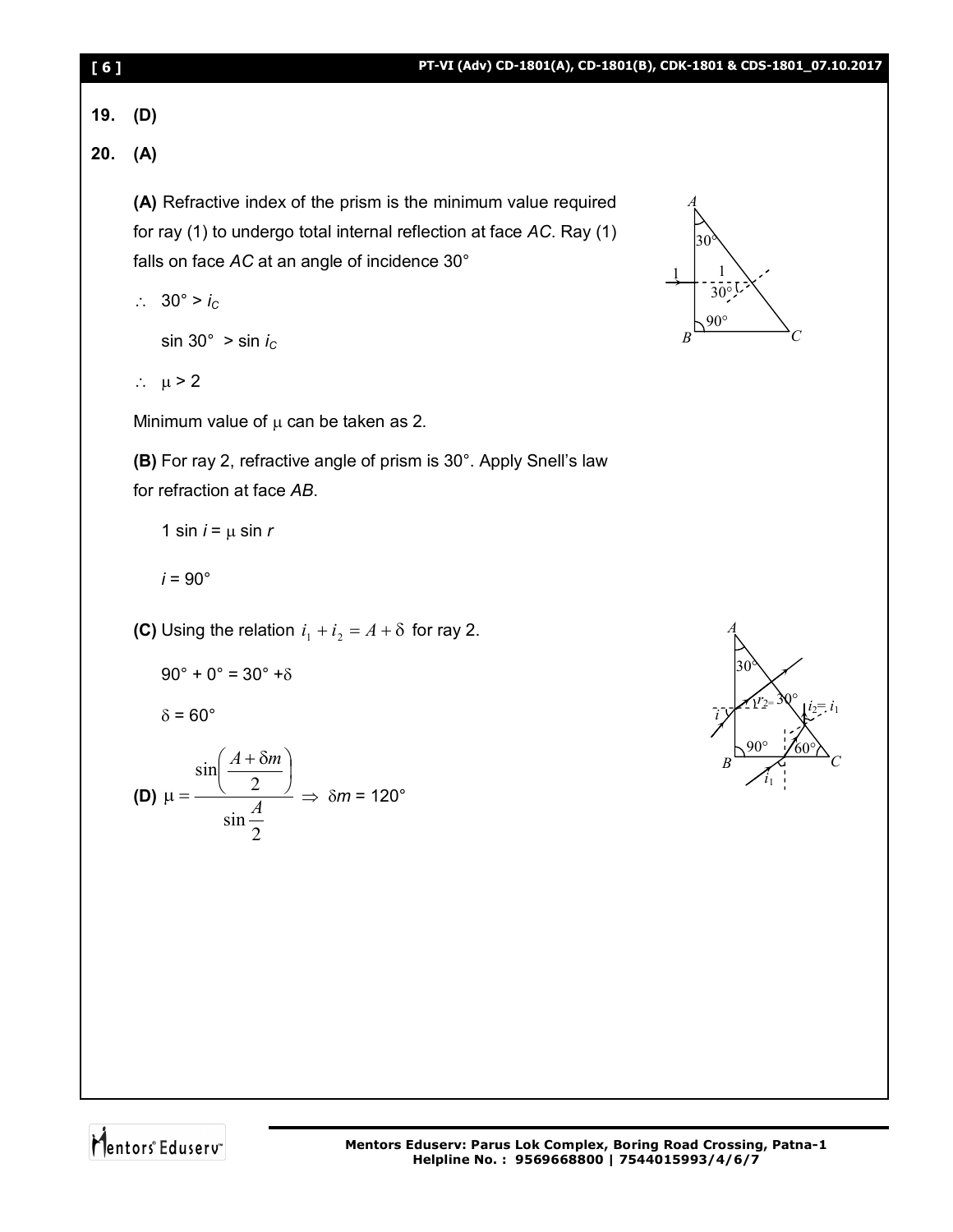### **CHEMISTRY**

**21. (A)**

$$
\frac{P_o - P_s}{P_s} = \frac{n}{N}
$$
\nor, 
$$
\frac{P_o - P_s}{P_s} = \frac{w_B}{M_B} \times \frac{M_A}{w_A} = \frac{185 - 183}{183} = \frac{1.2}{M_B} \times \frac{58}{100}
$$
\n
$$
\frac{185 - 183}{183} = \frac{1.2}{100/58}
$$
\n
$$
M_B = 64 \text{ g/mol}
$$
\n22. (A)\n
$$
P_T = P_A^o + (P_B^o - P_A^o) x_B
$$
\n
$$
120 = 150 + (50 - 150) x_B
$$
\n
$$
-30 = -100 x_B
$$
\n
$$
x_B = \frac{3}{10}
$$
\n
$$
x_A = \frac{7}{10}
$$
\n
$$
y_A = \frac{P_A^o x_A}{P_T} = \frac{150x}{120x} \frac{7}{10}
$$
\n
$$
y_B = \frac{P_B^o x_B}{P_T} = \frac{50}{120} \times \frac{3}{10}
$$
\n
$$
\frac{y_A}{y_B} = \frac{150 \times 7}{50 \times 3} = \frac{7}{1}
$$
\n23. (B)\n
$$
kt_{y_A} = 2.303 \log_{10} \frac{100}{50} \dots \dots
$$
\n(i)\n
$$
kt_{99\%} = 2.303 \log_{10} \frac{100}{1} \dots \dots
$$
\n(ii)\n(ii) ÷ (i) ÷ (i) ÷ (j) 
$$
\frac{t_{99\%}}{t_{y_a}} = \frac{\log_{10}^{10^2}}{\log_{10}^{2}} = \frac{2}{\log_{10}^{2}}
$$

Mentors<sup>e</sup> Eduserv<sup>-</sup>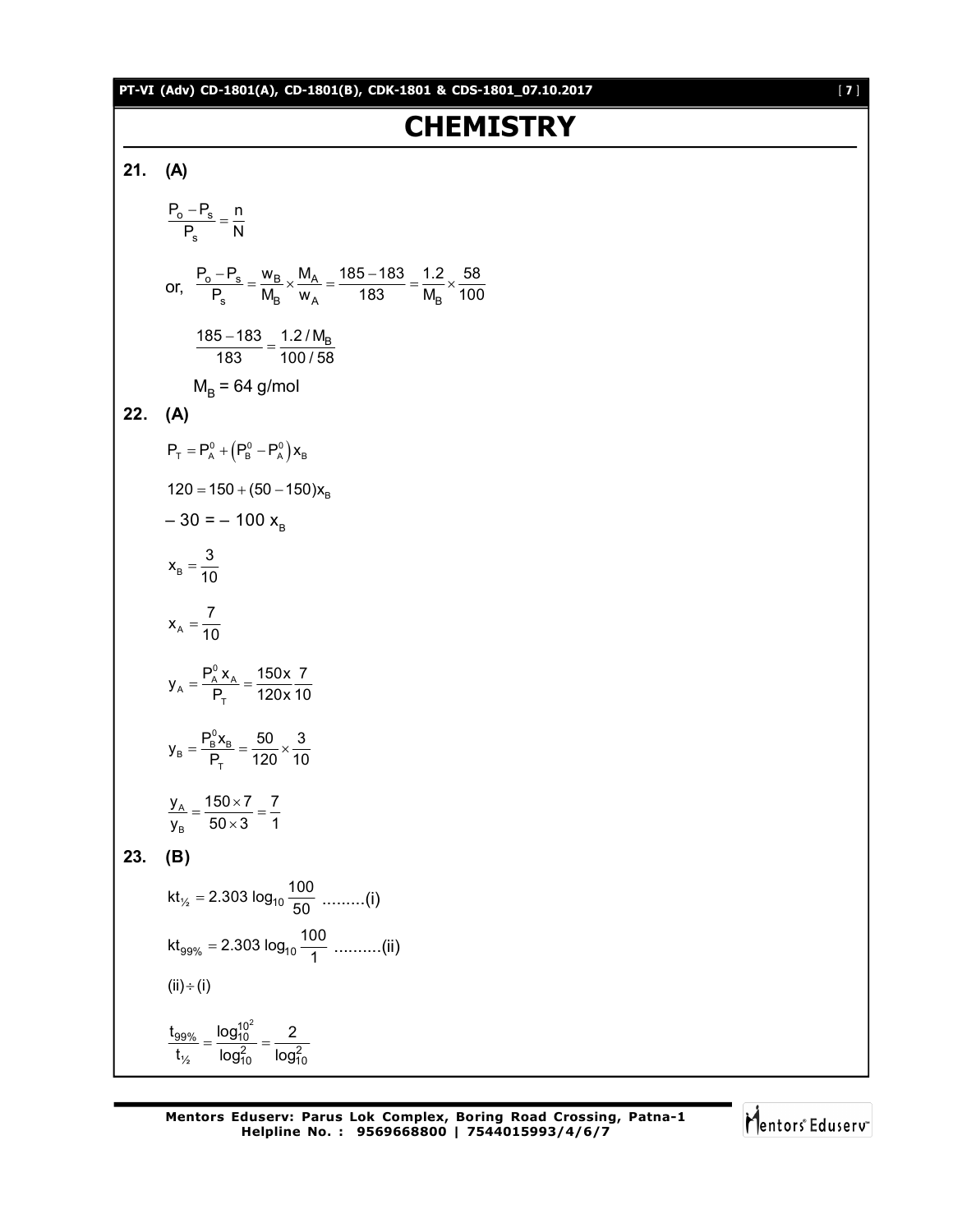or, 
$$
t_{99\%} = \frac{2}{0.301} \times t_{\frac{1}{2}} = \frac{2}{0.301} \times 6.93 = 46.06 \text{ min.}
$$
  
\nor,  $k = \frac{0.693}{t_{y_2}} = \frac{0.693}{6.93} = 0.1$   
\nalso,  $kt_{99\%} = 2.303 \log_{10} \frac{100}{10}$   
\nor 0.10  $t_{99\%} = 2.303 \times 2$   
\nor,  $t_{99\%} = \frac{4.606}{0.1} = 46.06 \text{ min.}$   
\n(C)  
\n(B)

Its conjugate base is very much stablised due to locking of phenyl ring.

[ **8** ] **PT-VI (Adv) CD-1801(A), CD-1801(B), CDK-1801 & CDS-1801\_07.10.2017**

#### **26. (B)**

**24. (C) 25. (B)**

$$
HClO_4 = H^+ + ClO_4^{\Theta}
$$

 $H^*$ 

 $+$   $+$ 

Aromatic ion

 $\text{CO}_4^-$ 

**27 . (D)**

Half chair is less stable due to high torsional strain in the molecule.

**28. (B)**

- **29. (C)**
- **30. (A)**
- **31. (C)**

$$
Y_A P_T = P_A^0 \times x_A
$$

$$
Y_{A} = \frac{P_{A}^{0}x_{A}}{P_{B}^{0} + (P_{A}^{0} - P_{B}^{0})x_{A}}
$$

$$
Y_{A} - x_{A} = \frac{P_{A}^{0}x_{A}}{P_{B}^{0} + (P_{A}^{0} - P_{B}^{0})x_{A}} - x_{A}
$$

Mentors<sup>®</sup> Eduserv<sup>®</sup>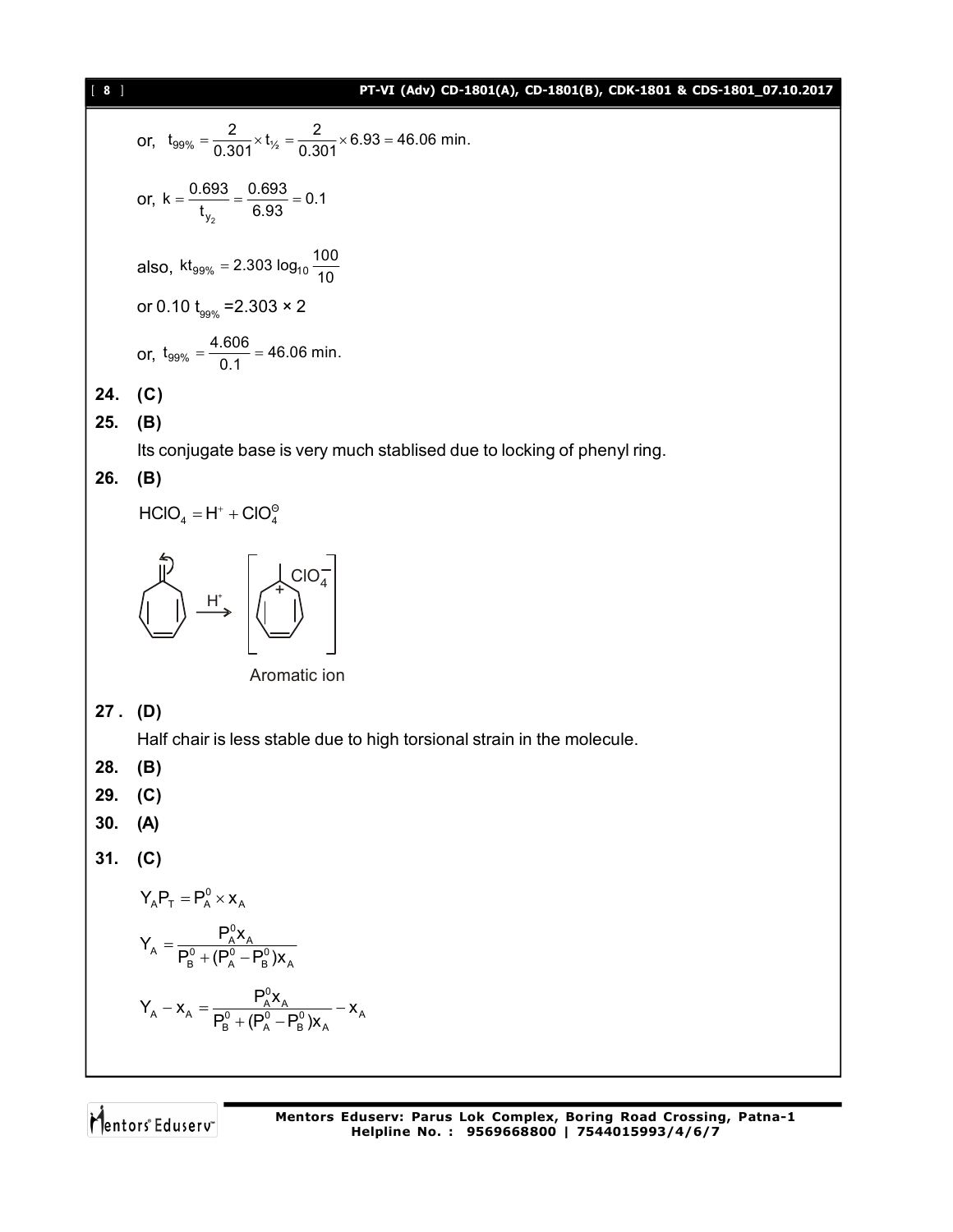#### **PT-VI (Adv) CD-1801(A), CD-1801(B), CDK-1801 & CDS-1801\_07.10.2017** [ **9** ]

$$
\frac{d(Y_A - x_A)}{dx_A} = \frac{(P_B^0 + (P_A^0 - P_B^0)x_A P_A^0 - P_A^0x_A (P_A^0 - P_B^0)x_B^0)}{[P_B^0 + (P_A^0 - P_B^0)x_A]^2} - 1
$$
\n
$$
0 = \frac{P_B^0 + P_A^0 - P_B^0)x_A}{[P_B^0 + (P_A^0 - P_B^0)x_A - \sqrt{P_A^0 P_B^0}}
$$
\n
$$
x_A = \frac{\sqrt{P_A^0 \cdot P_B^0} - P_B^0}{P_A^0 - P_B^0}
$$
\n32. (D)  
\n
$$
P_T = P_B^0 + (P_A^0 - P_B^0)x_A = \sqrt{P_A^0 P_B^0}
$$
\n33. (C)  
\n
$$
H
$$
\n
$$
H
$$
\n
$$
H
$$
\n
$$
H
$$
\n
$$
H
$$
\n
$$
H
$$
\n
$$
H
$$
\n
$$
H
$$
\n
$$
H
$$
\n
$$
H
$$
\n
$$
H
$$
\n
$$
H
$$
\n
$$
H
$$
\n
$$
H
$$
\n
$$
H
$$
\n
$$
H
$$
\n
$$
H
$$
\n
$$
H
$$
\n
$$
H
$$
\n
$$
H
$$
\n
$$
H
$$
\n
$$
H
$$
\n
$$
H
$$
\n
$$
H
$$
\n
$$
H
$$
\n
$$
H
$$
\n
$$
H
$$
\n
$$
H
$$
\n
$$
H
$$
\n
$$
H
$$
\n
$$
H
$$
\n
$$
H
$$
\n
$$
H
$$
\n
$$
H
$$
\n
$$
H
$$
\n
$$
H
$$
\n
$$
H
$$
\n
$$
H
$$
\n
$$
H
$$
\n
$$
H
$$
\n
$$
H
$$
\n
$$
H
$$
\n
$$
H
$$
\n
$$
H
$$
\n
$$
H
$$
\n
$$
H
$$

Mentors<sup>e</sup> Eduserv<sup>-</sup>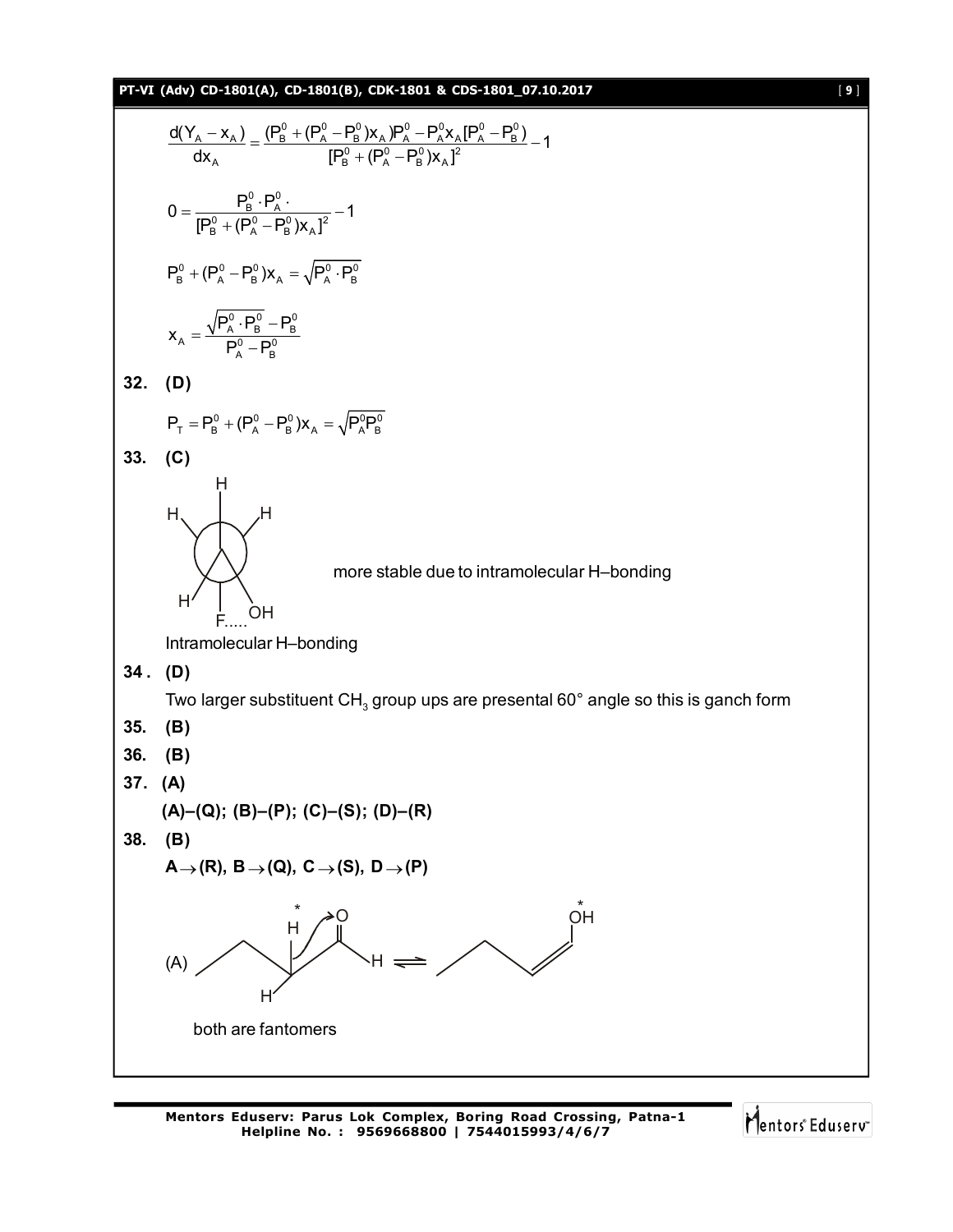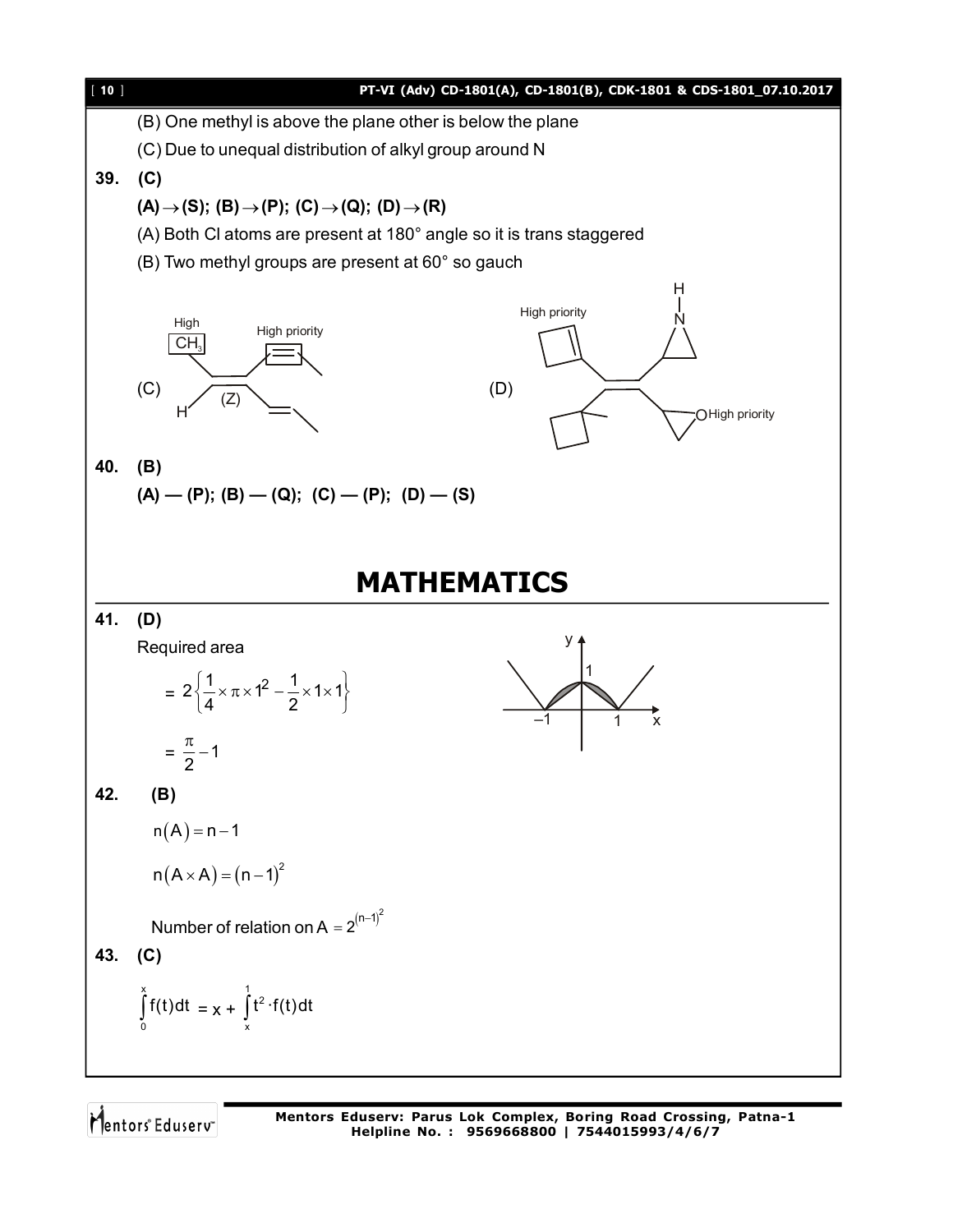#### **PT-VI (Adv) CD-1801(A), CD-1801(B), CDK-1801 & CDS-1801\_07.10.2017** [ **11** ]

differentiating,  $f(x) = 1 - x^2 \cdot f(x)$  $(1 + x^2)$  f  $(x) = 1 \implies$  f  $(x) = \frac{1}{1 + x^2}$  $1 + x^2$  $\mathcal{L}_{\bullet}$ 1 2 1  $\frac{1}{2}$ dx  $\int_{-1}^{1} \frac{1}{1 + x^2} dx =$ 1 2 0  $2\int \frac{dx}{1+x}$  $\int_{0}^{\frac{ax}{1+x^2}} = 2\tan^{-1}x\Big]_{0}^{1}$  $2\tan^{-1}x\Big]_0^1 = \frac{\pi}{2}$  $\frac{\pi}{2}$  Ans **44. (B)**  $I = \int \frac{2x+1}{(x^2+4x+1)^{3/2}} dx$  $(x^2 + 4x + 1)$  $\int \frac{2x+1}{(x^2+4x+1)^{3/2}} dx = \int$  $\overline{\phantom{a}}$  $\bigg)$  $\left(1+\frac{4}{2}+\frac{1}{2}\right)$  $\setminus$  $\left(1+\frac{4}{1}+\right)$  $\frac{+1}{-}$  dx x 1 x  $x^3(1+\frac{4}{x})$  $2x + 1$  $3/2$ 2 3  $=$   $\int$  $\overline{\phantom{a}}$ J  $\left(1+\frac{4}{1}+\frac{1}{2}\right)$  $\setminus$  $\left(1+\frac{4}{1}\right)$  $^{-2} + x^{-}$ dx x 1 x  $1 + \frac{4}{5}$  $2x^{-2} + x$  $3/2$ 2  $2^{+2}$ now put  $\frac{1}{x^2} + \frac{4}{x} + 1 = t^2$ x 4 x  $\frac{1}{x^2} + \frac{4}{x} + 1 = t^2$  then  $I = -\int \frac{dt}{t^2} = \frac{1}{t} + c$  $= -\int \frac{dt}{t^2} = \frac{1}{t} + c$ **45. (A)**  $3 \mid f(x)$ 0 t  $\overline{3}\Big|_0$  = x cos  $\pi x$   $\Rightarrow$  [f (x)]<sup>3</sup> = 3x cos  $\pi x$  ....(1)  $[f (9)]^3 = -27 \Rightarrow f (9) = -3$ also differentiating  $\int$  $f(x)$  $\boldsymbol{0}$  $t^2 dt = x \cos \pi x$  $[f(x)]^2 \cdot f'(x) = \cos \pi x - x \pi \sin \pi x$  $\therefore$  [f (9)]<sup>2</sup> · f ' (9) = -1  $\Rightarrow f'(9) = -\frac{1}{(f(9))^2}$ 1  $=-\frac{1}{9}$ 1 f ' (9) =  $-\frac{1}{9}$ 1  $\Rightarrow$  (A) **46. (D)** 2y.  $\frac{dy}{dx} = 4a$ ;  $\frac{dy}{dx} = \frac{2a}{x}$ dx dx y  $=4a; \frac{dy}{dx} =$  $\frac{dy}{dx} = -\frac{1}{2}e^{-\frac{x}{2a}} = -\frac{y}{2}$ dx 2a 2a  $=-\frac{1}{2}e^{-\frac{x}{2a}}=-\frac{1}{2}$ **47. (A)**  $\left|\frac{x}{x-1}\right| = \left|\frac{x}{124}\right| = 0$ 99][101 iff  $x \in \{1, 2, ..., 98\}$ . 98 such numbers

Mentors<sup>®</sup> Eduserv<sup>®</sup>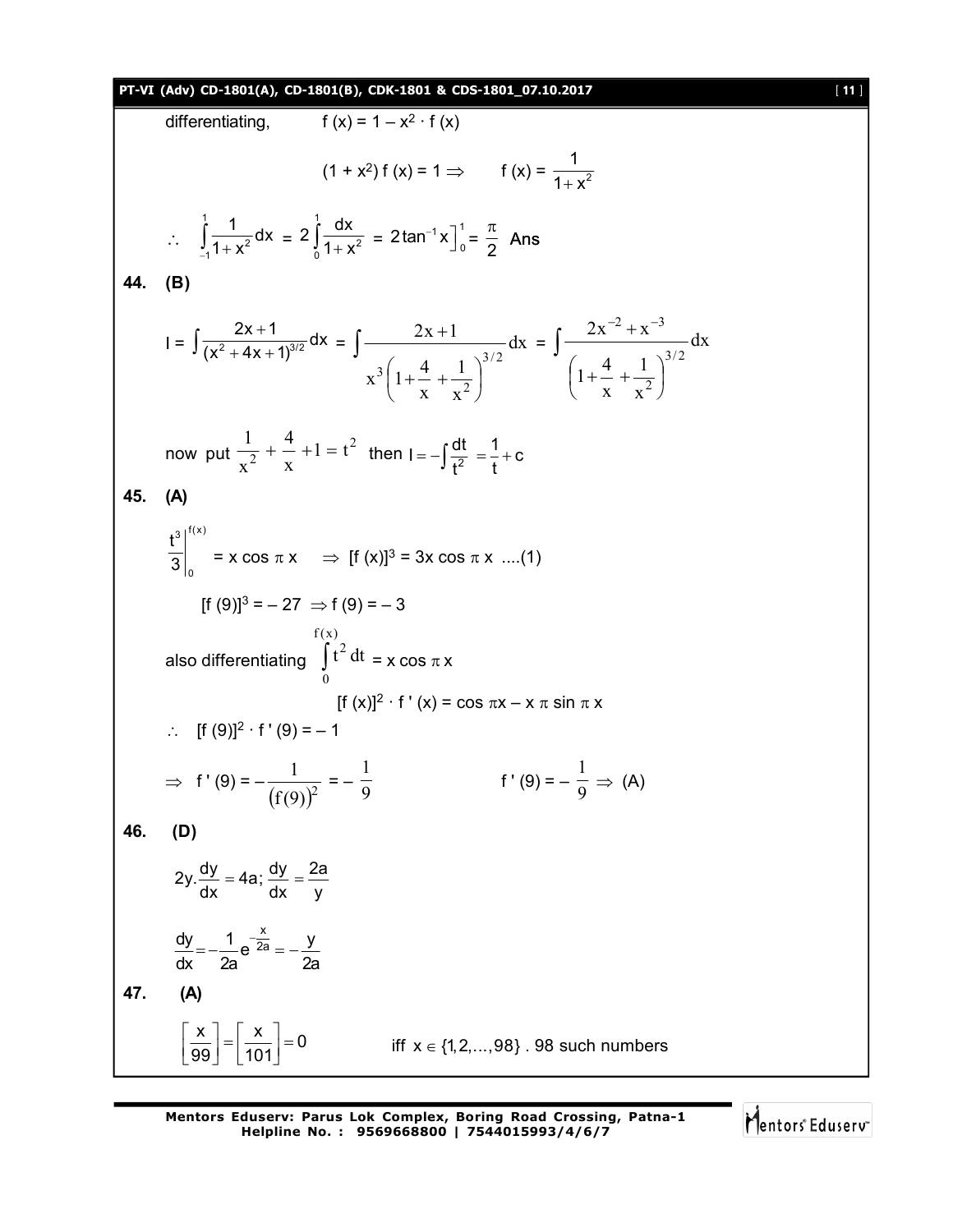#### [ **12** ] **PT-VI (Adv) CD-1801(A), CD-1801(B), CDK-1801 & CDS-1801\_07.10.2017**

 $\left|\frac{x}{100}\right| = \left|\frac{x}{404}\right| = 1$  iff  $x \in \{101,102,...,197\}$ 99 | 101  $\begin{bmatrix} \mathbf{x} \\ 99 \end{bmatrix} = \begin{bmatrix} \mathbf{x} \\ 101 \end{bmatrix} = 1$  iff  $\mathbf{x} \in \{101, 102, ..., 197\}$ . 97 such numbers In general; If  $\left|\frac{x}{x} \right| = \left|\frac{x}{404}\right| = k$  where  $k \ge 1$  $\left[\frac{x}{99}\right] = \left[\frac{x}{101}\right] = k$  where  $k \ge 1$ , then  $x \in \{101k, 101k + 1, \ldots, 99(k + 1) - 1\}$ (99 – 2k) such numbers.  $\therefore$  99(k + 1) – 1 ≥ 101 k  $98 \geq 2k$ ,  $k \leq 49$ 49  $k = 1$ so,  $98 + \sum (99 - 2k)$  $+\sum_{k=1}$ (99 – 2  $= 98 + 2401 = 2499$ **48. (D)**  $4 = t^2$ ;  $2 = t^3 - 3t$  $t = -2, 2 \implies t = 2$ dy  $3t^2 - 3$  9 dx 2t 4  $=\frac{3t^2-3}{2t}=\frac{9}{5}$ **49. (A)**  $\therefore \sqrt{1 + \cos 2x} = \sqrt{2} \sin^{-1}(\sin x)$ or  $|\cos x| = \sin^{-1}(\sin x)$ If  $-\frac{\pi}{2} \le x \le \frac{\pi}{2}$ , then  $-\frac{\pi}{2} \le x \le \frac{\pi}{2}$ , then  $\cos x = x$  : one solution If  $\frac{\pi}{6} < x \leq \pi$ , then  $-\cos x = \pi - x$ 2  $\frac{\pi}{2}$  < x  $\leq$   $\pi$ , then – cos x =  $\pi$  – x  $\therefore$  one solution If  $-\pi \leq x < -\frac{\pi}{2}$ , then  $-\cos x = -x$ 2  $-\pi \leq x < -\frac{\pi}{2}$ , then  $-\cos x = -x - \pi$  therefore no solution  $\therefore$  Total no. of solutions = 2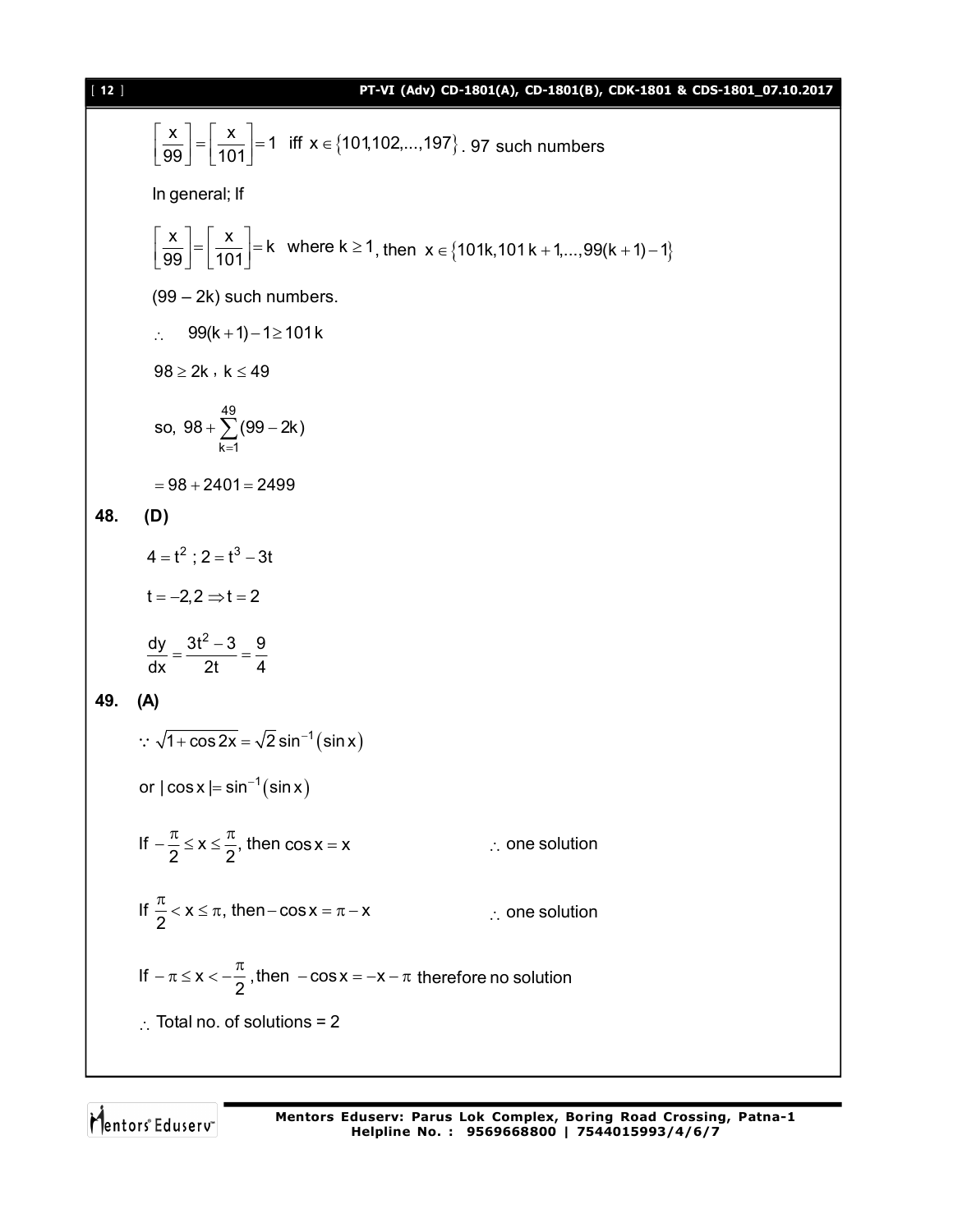## **PT-VI (Adv) CD-1801(A), CD-1801(B), CDK-1801 & CDS-1801\_07.10.2017** [ **13** ] **50. (C)** (3, 3) (3, 0) Requred area = 3 3 9 2  $\sqrt{2}$  2  $x - \frac{b}{\sqrt{a}} = \frac{1}{b}$ **51. (C)**  $f(x) + f'''(3) = x^3 + x^2f'(1) + xf'''(2)$ differetiating w.r.t x  $f'(x) = 3x^2 + 2xf'(1) + f''(2)$  .......(i)  $f''(x) = 6x + 2f'(1)$  ......(ii)  $f'''(x) = 6$  ......(iii) Putting  $x = 1$  in (i) and  $x = 2$  in (ii) on solving we get,  $f'(1) = -5$  &  $f''(2) = 2$ ,  $f(x) = x^3 - 5x^2 + 2x - 6$ **52. (B)**  $f(x) = x^3 - 5x^2 + 2x - 6$ f ' $(x)$  = 3x<sup>2</sup> – 10x + 2 two real and distinct root **53. (D)** For continous at  $x = 0$   $\Rightarrow$  r = 0 and at  $x = -2$   $\Rightarrow$  2p – q = -4 Straight line L is  $y = 4x - 1$  touches  $f(x)$  at  $x = -3, -1$  & 1 **54. (C)** f(x) is differentiable if  $r = 0$ ,  $4p - 2q + r = -8$  $q = 2$  and  $4p - q + 6 = 0$  $\Rightarrow$  r = 0, q = 2, p = -1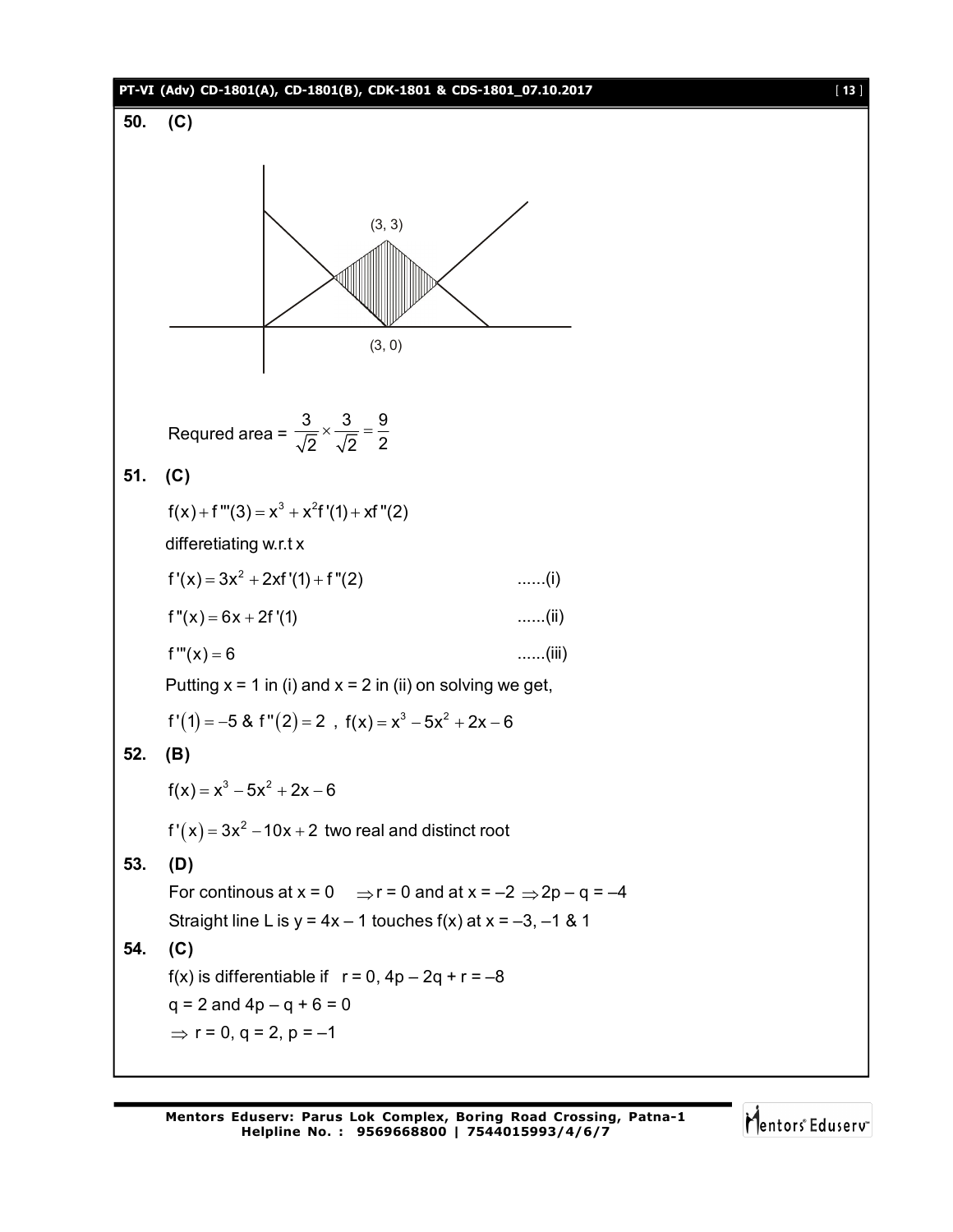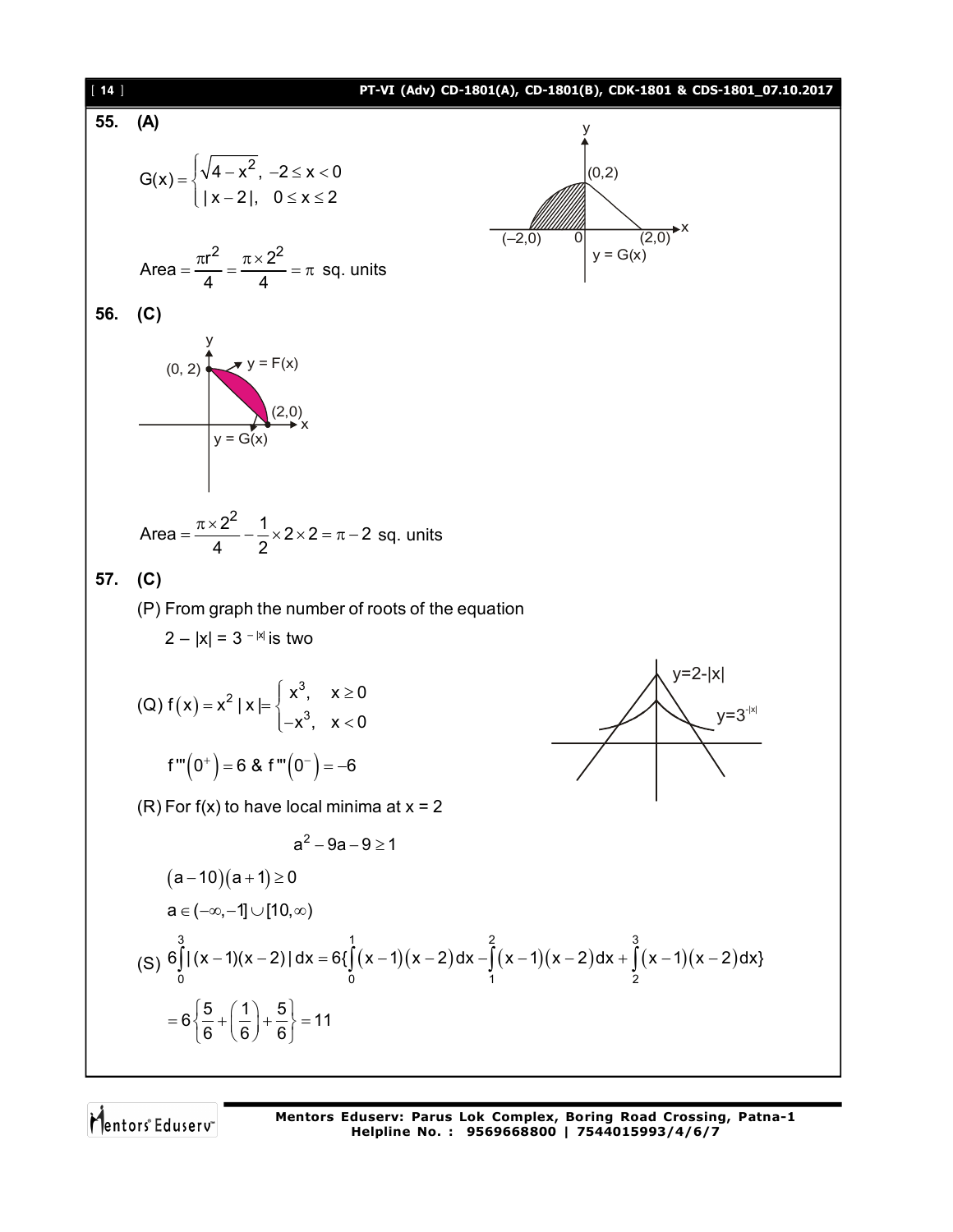#### **PT-VI (Adv) CD-1801(A), CD-1801(B), CDK-1801 & CDS-1801\_07.10.2017** [ **15** ]